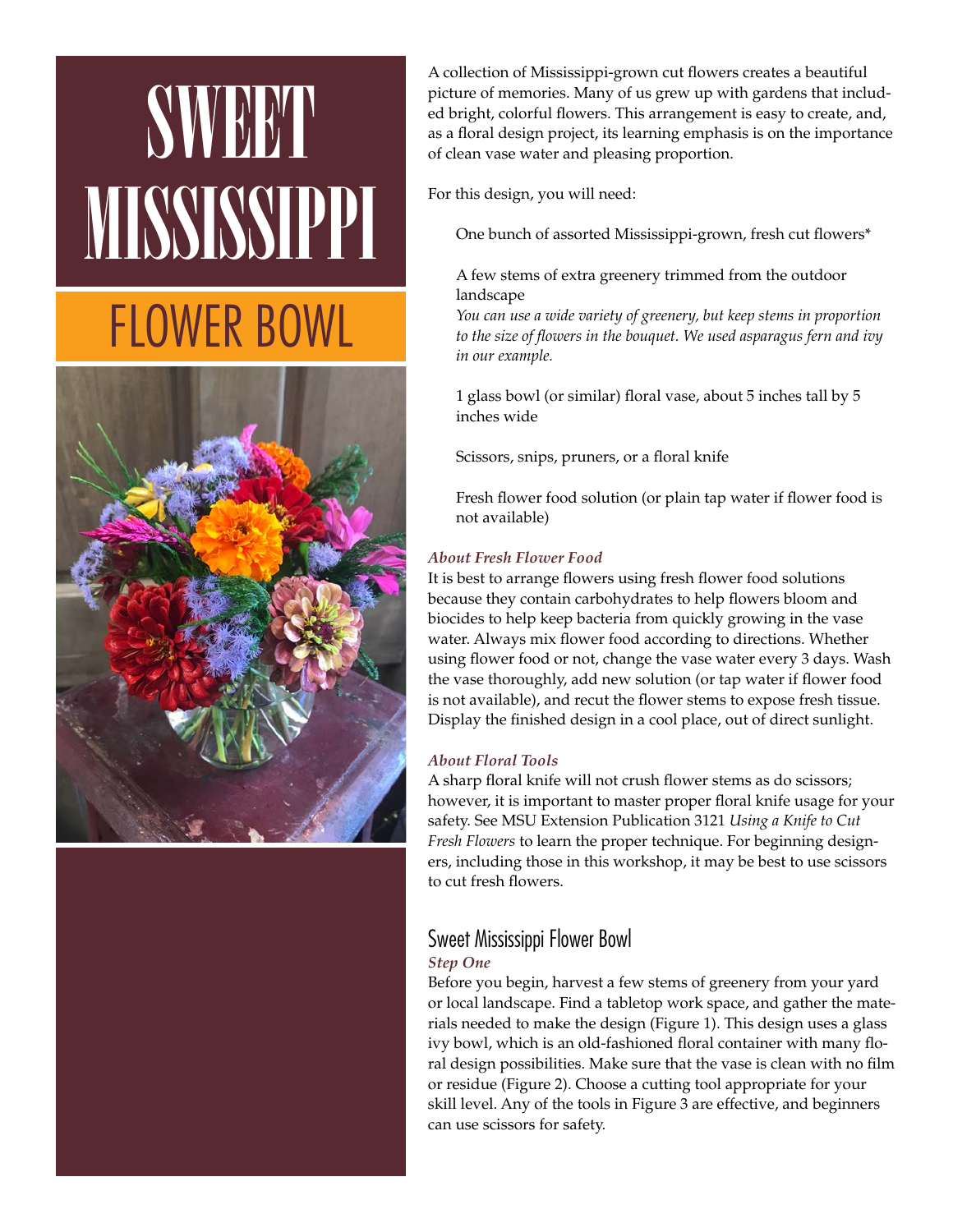

Figure 1. Extra foliage harvested from the nearby landscape, a bunch of Mississippi-grown cut flowers, glass containers, and tools.



Figure 2. A 4-inch-diameter glass bowl (left) and a 5-inch-diameter glass ivy bowl (right).



Figure 3. Cutting tools: multi-purpose, serrated-edge shears; scissors; pruners; floral snips; floral knife.

#### *Step Two*

Carefully unwrap the bunch of Mississippi-grown flowers from its package and cut away the bands holding the stems in place (Figure 4). Remove all the foliage from the stems except the leaves attached within 3 inches of the flower heads (Figure 5). This remaining foliage will not come in contact with vase water and helps to fill in the design pattern.



Figure 4. Unwrap cut flowers.



Figure 5. Remove foliage that remains about 3 inches below each flower head.

#### *Step Three*

Take a few stems of the harvested foliage, and remove any leaves that may fall below the water line before placing them in the vase. Leaves introduce larger amounts of bacteria that can clog the cut ends of stems. Recut the stems and place them in the vase water (Figure 6). These stems should be about double the height of the container or just a bit taller (Figure 7). These initial greenery stems provide a grid work that helps to hold the flowers in place.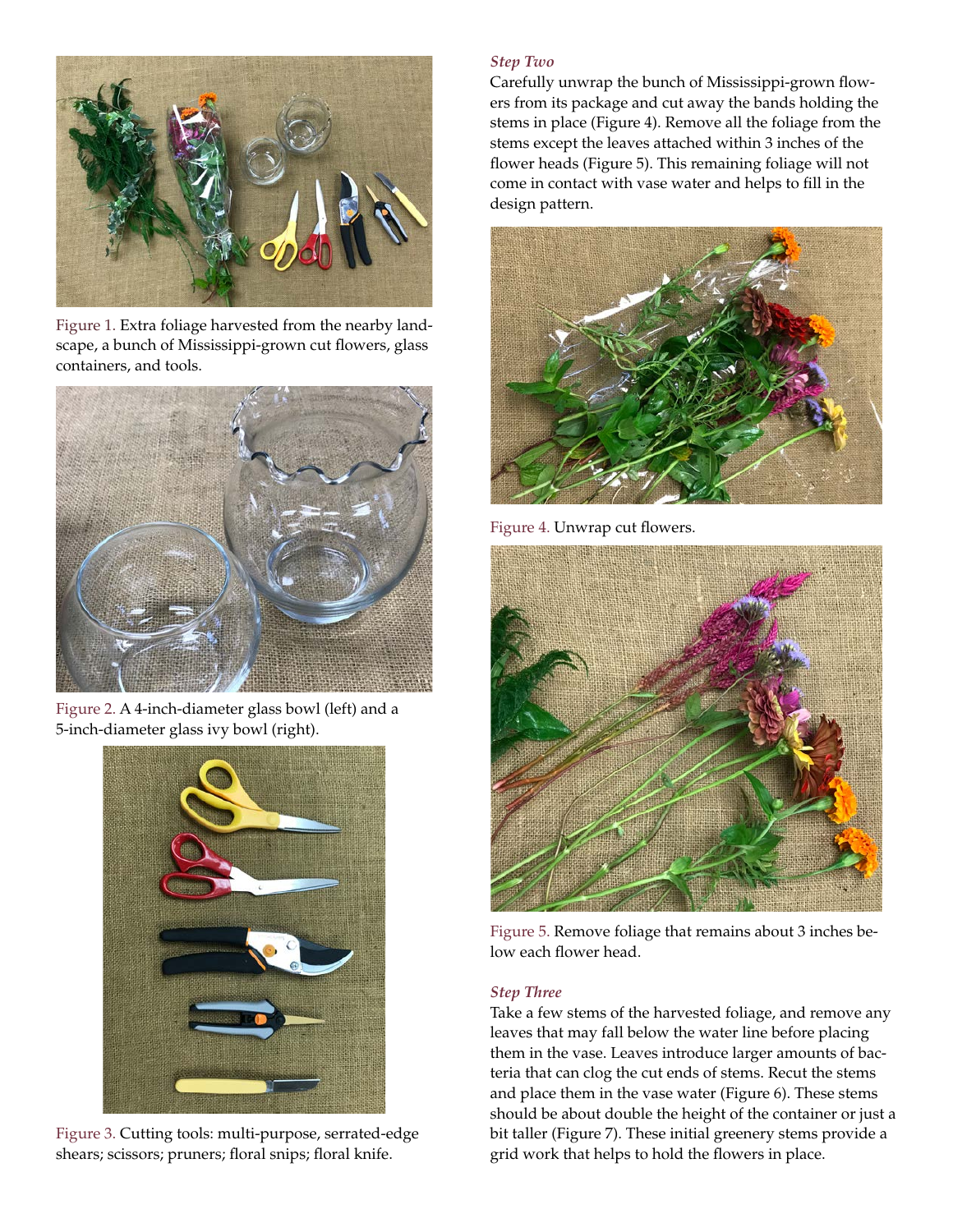

Figure 6. Place a few stems of greenery in the container, but keep the leaves out of the water.

#### *Step Four*

Add three flowers to the vase, following a triangular pattern (Figure 8). The stems of the flowers should rest on the container's rim. Add a second set of three flowers, leaving the stems about an inch longer, to fill the spaces between the first set (Figure 9). Add the remaining flowers to the design to fill in the gaps (Figure 10). Any linear, spike-



Figure 7. Foliage placements should be double the height of the container.

shaped flowers may look best if used toward the center of the arrangement. Note that light-textured filler flowers, the smallest flowers in the bunch, should be placed last in the design. This allows them to "float" among the other flowers without being hidden or crowded by them.



Figure 8. Place the first three flowers in a triangle.



Figure 9. Add a second row of three flowers. They should be a bit higher than the first three.



Figure 10. Add any spikes toward the center of the design. Filler flowers should be placed last in the arrangement and evenly distributed.